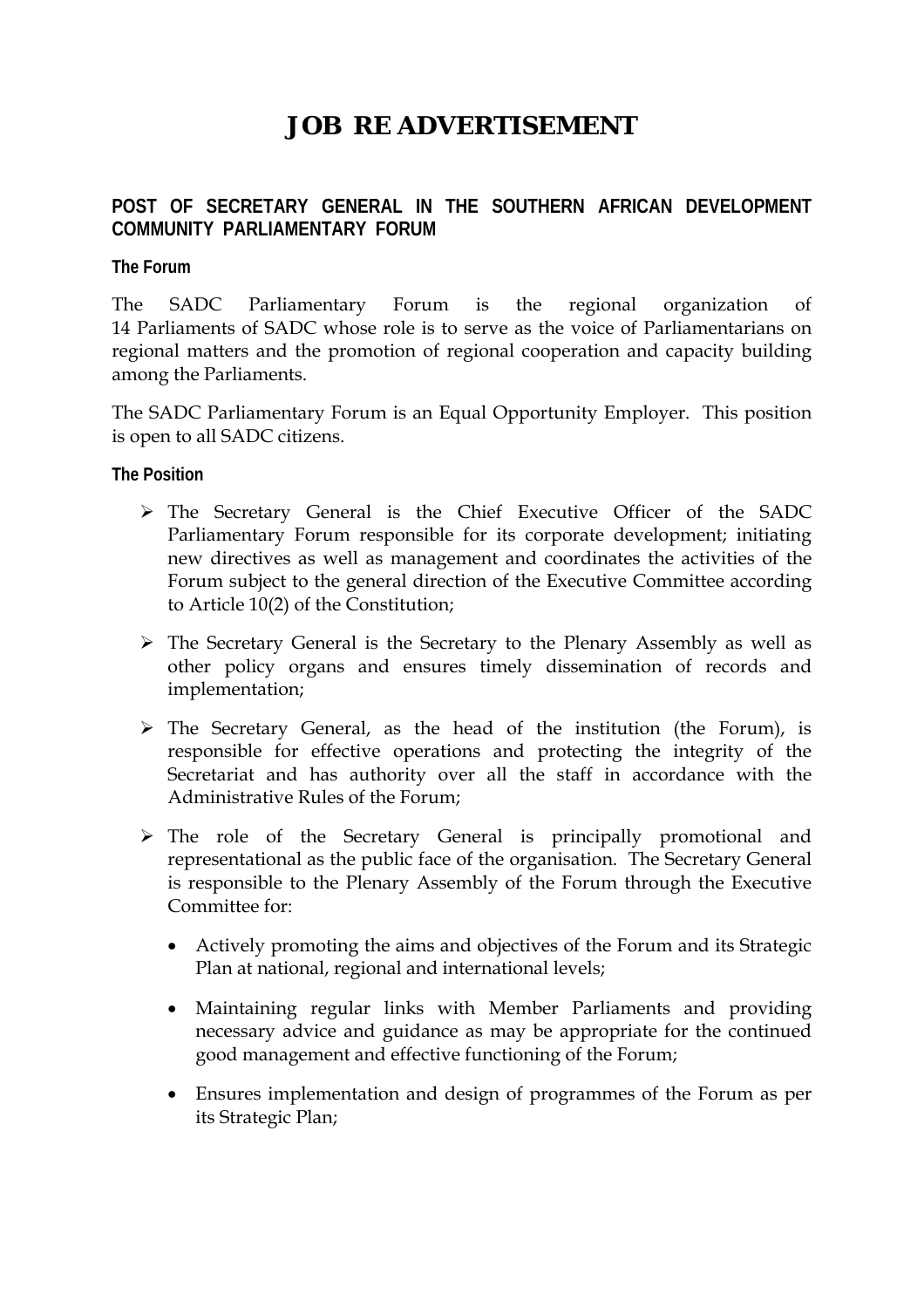- $\triangleright$  The Secretary General shall also have the overall responsibility for:
	- Ensuring that the general management and functioning of the SADC Secretariat remains within the policy and budgets established by the Executive Committee
	- Ensuring that the overall planning, preparation and servicing of the annual Plenary Assembly and meetings of the Executive Committee, seminars, workshops and other meetings of the Forum are of the highest possible standards
	- Serving as the custodian of all funds and property of the Forum as the accounting officer

#### **The Person**

- i The post holder shall be a citizen of a Southern African Development Community member country, with demonstrated qualities of success in leadership and management;
- ii The applicant should have worked for at least 10 years in top managerial levels of institutions e.g. CEO; having served as an MP or staff member in top management at Parliament or a parliamentary strengthening programme will be an added advantage.
- iii He/She must have successful management experience as well as commitment to, and knowledge of the objectives of SADC and the role of Parliament in promoting these objectives;
- iv The applicant must possess an ability to communicate fluently and relate easily to people at different levels;
- v Be a holder of at least a minimum of a Masters degree in Social Sciences including a good first degree from reputable universities;
- vi Must be unblemished character and have a high degree of personal integrity;
- vii Must display and prove creativity in institutional visioning, mature and sober judgment;
- viii Must possess excellent interpersonal communication & speech writing skills and must provide proof of being a team player who can inspire, direct and motivate staff;
- ix Must have proven abilities to raise and manage resources to achieve stated goals.
- x Candidates will be required to provide certificate of good health before appointment.